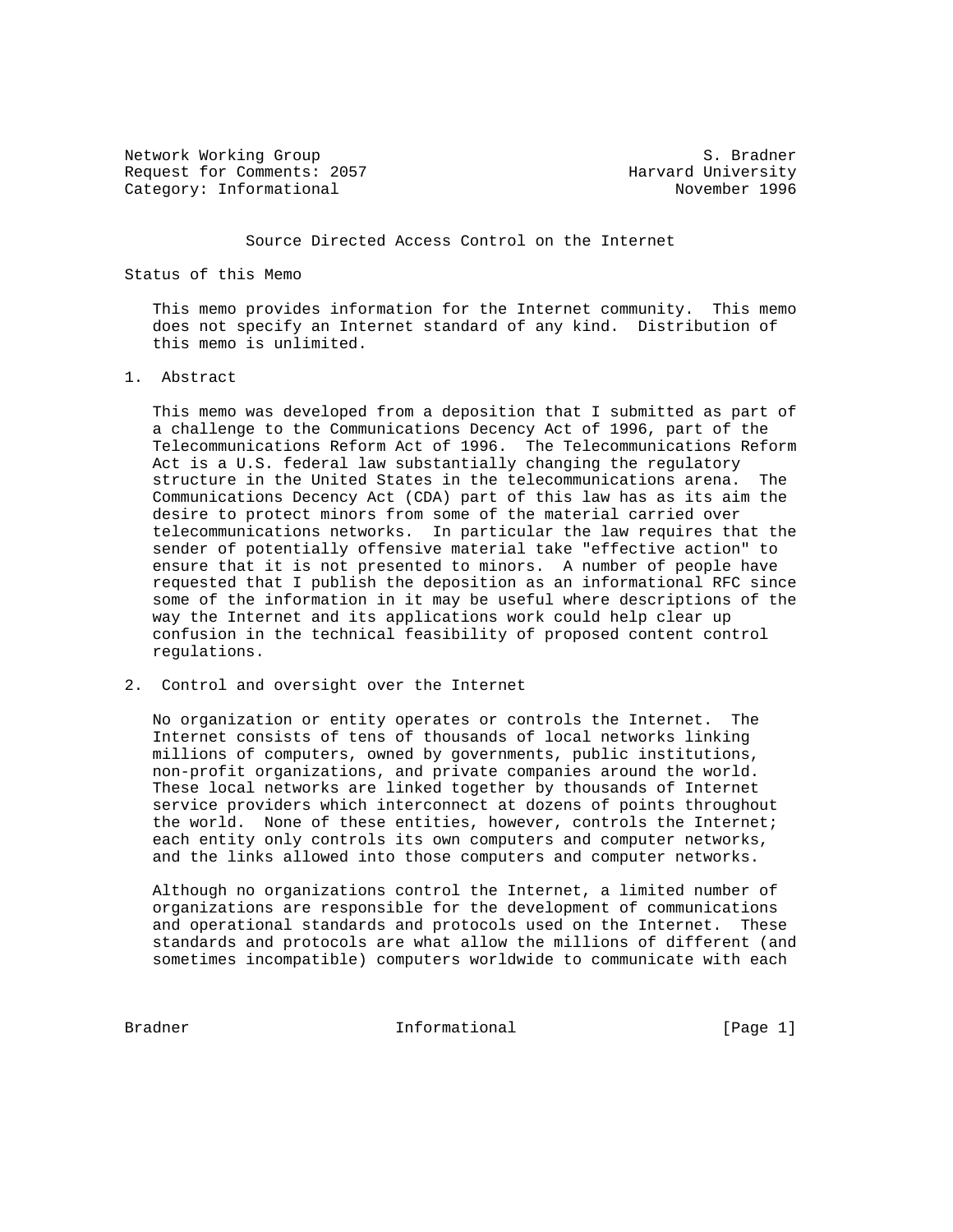other. These standards and protocols are not imposed on any computer or computer network, but any computer or computer network must follow at least some of the standards and protocols to be able to communicate with other computers over the Internet.

 The most significant of the organizations involved in defining these standards include the Internet Society (ISOC), the Internet Architecture Board (IAB), Internet Engineering Steering Group (IESG), and the Internet Engineering Task Force (IETF). The following summary outlines the relationship of these four organizations:

 The Internet Society (ISOC) is a professional society that is concerned with the growth and evolution of the worldwide Internet, with the way in which the Internet is and can be used, and with the social, political, and technical issues which arise as a result. The ISOC Trustees are responsible for approving appointments to the IAB from among the nominees submitted by the IETF nominating committee and ratifying the IETF Standards Process.

 The Internet Architecture Board (IAB) is a technical advisory group of the ISOC. It is chartered to provide oversight of the architecture of the Internet and its protocols, and to serve, in the context of the Internet standards process, as a body to which the decisions of the IESG may be appealed. The IAB is responsible for approving appointments to the IESG from among the nominees submitted by the IETF nominations committee and advising the IESG on the approval of Working Group charters.

 The Internet Engineering Steering Group (IESG) is responsible for technical management of IETF activities and the Internet standards process. As a part of the ISOC, it administers the process according to the rules and procedures which have been ratified by the ISOC Trustees. The IESG is directly responsible for the actions associated with entry into and movement along the Internet "standards track," including final approval of specifications as Internet Standards.

 The Internet Engineering Task Force (IETF) is a self-organized group of people who make technical and other contributions to the engineering and evolution of the Internet and its technologies. It is the principal body engaged in the development of new Internet standard specifications. The IETF is divided into eight functional areas. They are: Applications, Internet, IP: Next Generation, Network Management, Operational Requirements, Routing, Security, Transport and User Services. Each area has one or two area directors. These area directors, along with the IETF/IESG Chair, form the IESG.

Bradner 10 Informational 100 Informational [Page 2]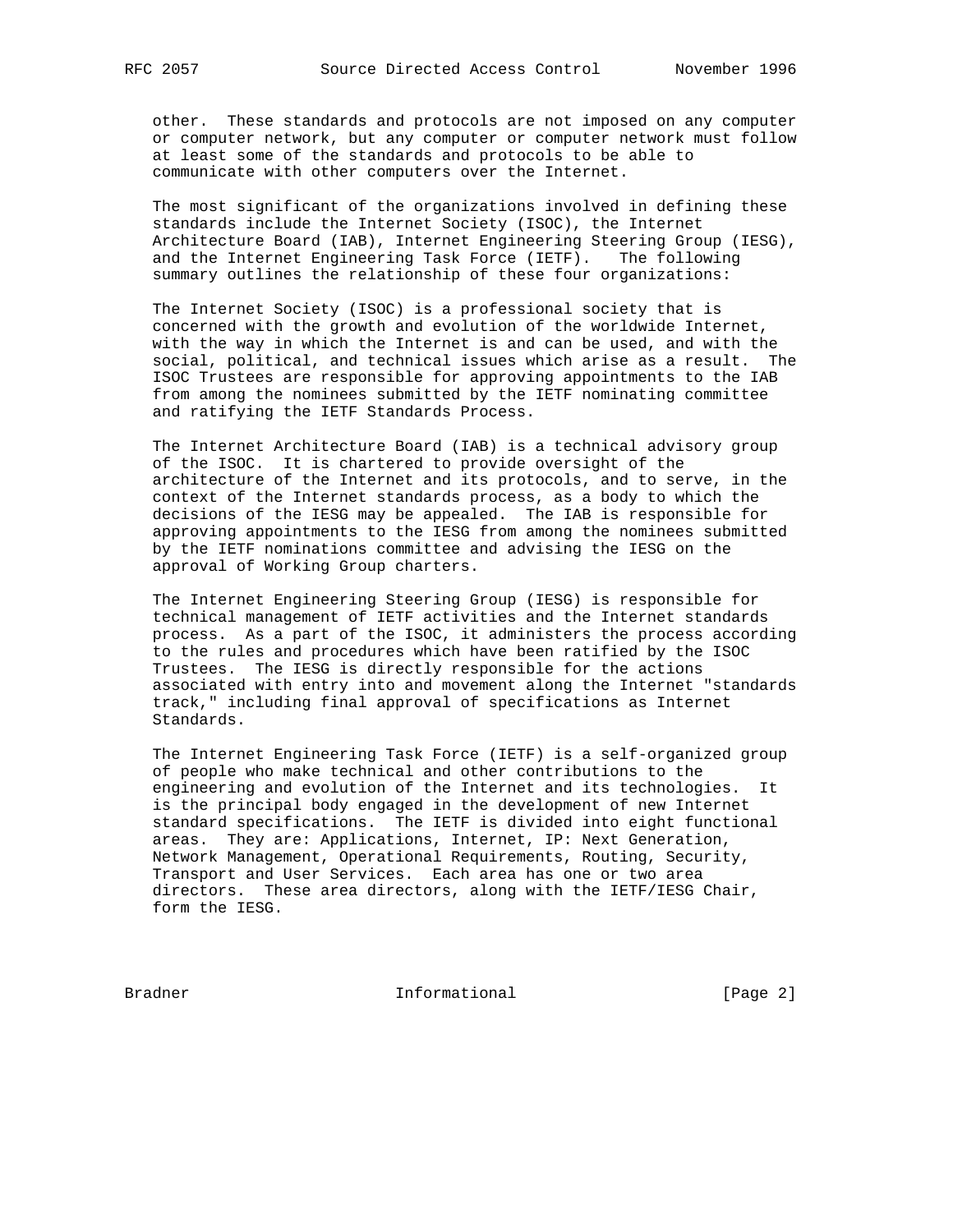In addition to these organizations, there are a variety of other formal and informal groups that develop standards and agreements about specialized or emerging areas of the Internet. For example, the World Wide Web Consortium has developed agreements and standards for the Web.

 None of these organizations controls, governs, runs, or pays for the Internet. None of these organizations controls the substantive content available on the Internet. None of these organizations has the power or authority to require content providers to alter, screen, or restrict access to content on the Internet other than content that they themselves create.

 Beyond the standards setting process, the only Internet functions that are centralized are the allocation of numeric addresses to networks and the registration of "domain names." Three entities around the world share responsibility for ensuring that each network and computer on the Internet has a unique 32-bit numeric "IP" address (such as 123.32.22.132), and for ensuring that all "domain names" (such as "harvard.edu") are unique. InterNIC allocates IP addresses for the Americas, and has counterparts in Europe and Asia. InterNIC allocates large blocks of IP addresses to major Internet providers, who in turn allocate smaller blocks to smaller Internet providers (who in turn allocate even smaller blocks to other providers or end users). InterNIC does not, however, reliably receive information on who receives each numeric IP address, and thus cannot provide any central database of computer addresses. In addition, a growing number of computers access the Internet indirectly through address translating devices such as application "firewalls". With these devices the IP address used by a computer on the "inside" of the firewall is translated to another IP address for transmission over the Internet. The IP address used over the Internet can be dynamically assigned from a pool of available IP addresses at the time that a communication is initiated. In this case the IP addresses used inside the firewall is not required to be globally unique and the IP addresses used over the Internet do not uniquely identify a specific computer. Neither the InterNIC nor its counterparts in Europe and Asia control the substantive content available on the Internet, nor do they have the power or authority to require content providers to alter, screen, or restrict access to content on the Internet.

Bradner 11 Informational 1996 [Page 3]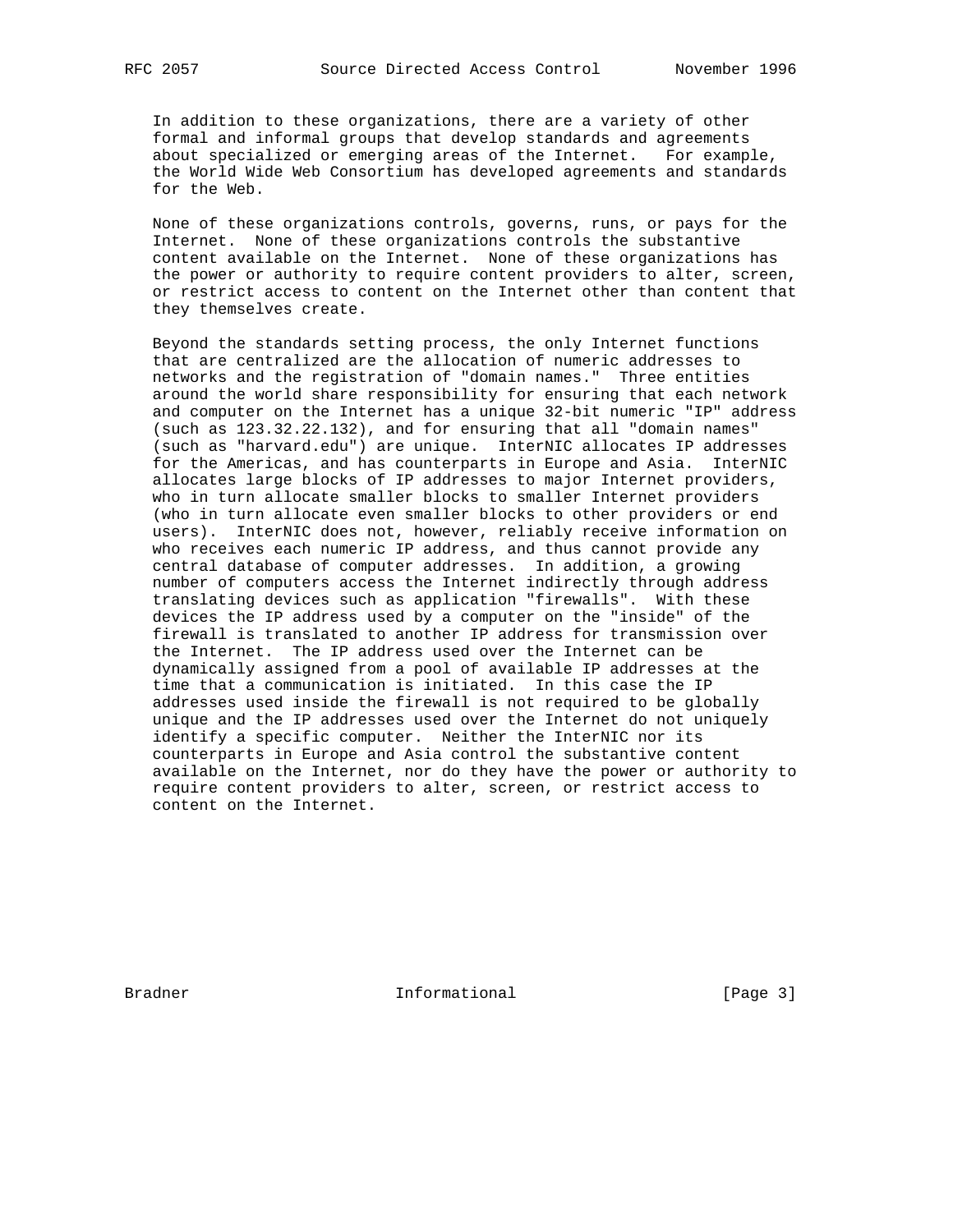# 3. Characteristics of Internet communications

 There are a wide variety of methods of communications over the Internet, including electronic mail, mail exploders such as listserv, USENET newsgroups, Internet Relay Chat, gopher, FTP, and the World Wide Web. With each of these forms of communication, the speaker has little or no way to control or verify who receives the communication.

 As detailed below, for each of these methods of communications, it is either impossible or very difficult for the speaker to restrict access to his or her communications "by requiring use of a verified credit card, debit account, adult access code, or adult personal identification number." Similarly, for each of these methods of communication, there are no feasible actions that I know of that the speaker can take that would be reasonably effective to "restrict or prevent access by minors" to the speaker's communications.

 With each of these methods of communications, it is either technologically impossible or practically infeasible for the speaker to ensure that the speech is not "available" to a minor. For most of these methods--mail exploders such as listserv, USENET newsgroups, Internet Relay Chat, gopher, FTP, and the World Wide Web--there are technological obstacles to a speaker knowing about or preventing access by minors to a communication. Yet even for the basic point to-point communication of electronic mail, there are practical and informational obstacles to a speaker ensuring that minors do not have access to a communication that might be considered "indecent" or "patently offensive" in some communities.

#### 3.1 Point-to-Point Communications

# 3.1.1 Electronic Mail.

 Of all of the primary methods of communication on the Internet, there is the highest likelihood that the sender of electronic mail will personally know the intended recipient (and know the intended recipient's true e-mail address), and thus the sender (i.e., the speaker or content provider) may be able to transmit potentially "indecent" or "patently offensive" content with relatively little concern that the speech might be "available" to minors.

 There is significantly greater risk for the e-mail speaker who does not know the intended recipient. As a hypothetical example, if an AIDS information organization receives from an unknown individual a request for information via electronic mail, the organization has no practical or effective way to verify the identity or age of the e mail requester.

Bradner 10 Informational 100 Informational [Page 4]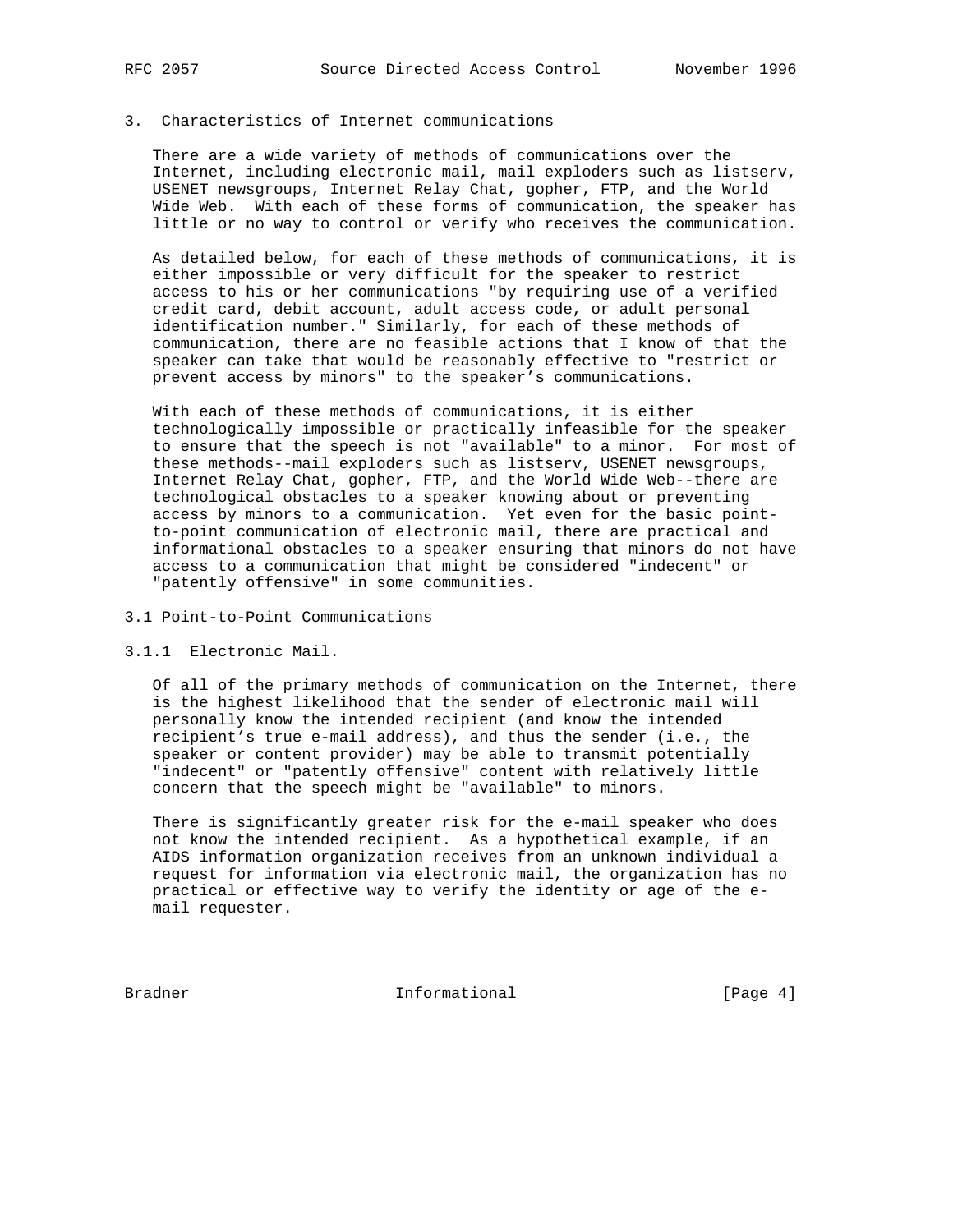An electronic mail address provides no authoritative information about the addressee. Addresses are often chosen by the addressees themselves, and may or may not be based on the addressees' real names. For millions of people with e-mail addresses, no additional information is available over the Internet. Where information is available (via, for example, inquiry tools such as "finger"), it is usually provided by the addressee, and thus may not be accurate (especially in a case of a minor seeking to obtain information the government has restricted to adults).

 There exists no universal or even extensive "white pages" listing of e-mail addresses and corresponding names or telephone numbers. Given the rapidly expanding and global nature of the Internet, any attempt as such a listing likely will be incomplete (and likely will not contain information about the age of the e-mail addressee). Nor is there any systematic, practical, and efficient method to obtain the identity of an e-mail address holder from the organization or institution operating the addressee's computer system.

 Moreover, it is relatively simple for someone to create an e-mail "alias" to send and receive mail under a different name. Thus, a given e-mail address may not even be the true e-mail address of the recipient. On some systems, for example, an individual seeking to protect his or her anonymity could easily create a temporary e-mail address for the sole purpose of requesting information from an AIDS information resource. In addition, there exist "anonymous remailers" which replace the original e-mail address on messages with a randomly chosen new one. The remailer keeps a record of the relationship between the original and the replacement name so that return mail will get forwarded to the right person. These remailers are used frequently for discussion or support groups on sensitive or controversial topics such as AIDS.

 Thus, there is no reasonably effective method by which one can obtain information from existing online information sources about an e-mail address sufficient to ensure that a given address is used by an adult and not a minor.

 Absent the ability to comply with the Communications Decency Act based on information from existing online information sources, an e mail speaker's only recourse is to interrogate the intended e-mail recipient in an attempt to verify that the intended recipient is an adult. Such verification inherently and unavoidably imposes the burden of an entirely separate exchange of communications prior to sending the e-mail itself, and is likely to be unreliable if the recipient intends to deceive the speaker.

Bradner **Informational** Informational [Page 5]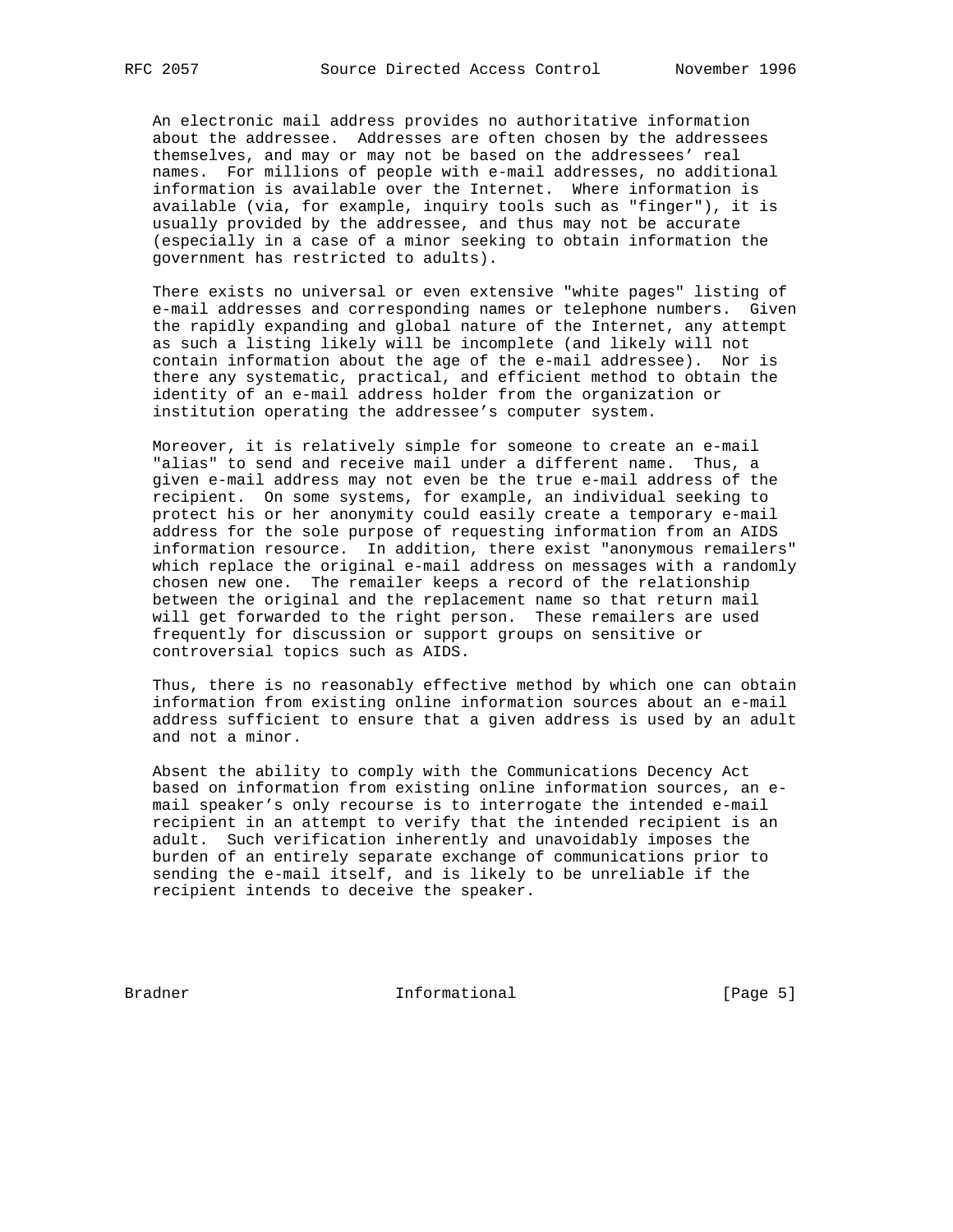This separate preliminary communication is required because with electronic mail, there is a complete electronic and temporal "disconnect" between the sender and recipient. Electronic mail can be routed through numerous computers between the sender and the recipient, and the recipient may not "log in" to retrieve mail until days or even weeks after the sender sent the mail. Thus, at no point in time is there any direct or even indirect electronic linkage between sender and recipient that would allow the sender to interrogate the recipient prior to sending an e-mail. Thus, unavoidably, the Communications Decency Act requires that the sender incur the administrative (and in some cases financial) cost of an entirely separate exchange of communications between sender and recipient prior to the sender having sufficient information to ensure that the recipient is an adult. Even if the sender were to establish that an e-mail addressee is not a minor, the sender could not be sure that the addressee was not sharing their computer account with someone else, as is frequently done, who is a minor.

 If an e-mail is part of a commercial transaction of sufficient value to justify the time and expense of obtaining payment via credit card from the e-mail addressee, an e-mail sender may be able to utilize the credit card or debit account options set out in the Communications Decency Act. At this time, however, one cannot verify a credit or debit transaction over the Internet, and thus an e-mail speaker would have to incur the expense of verifying the transaction via telephone or separate computer connection to the correct banking entity. Because of current concerns about data security on the Internet, such an e-mail credit card transaction would likely also require that the intended e-mail recipient transmit the credit card information to the e-mail sender via telephone or the postal service.

 Similarly, utilizing the "adult access code" or "adult personal identification number" options set out in the statute would at this time require the creation and maintenance of a database of adult codes. While such a database would not be an insurmountable technological problem, it would require a significant amount of human clerical time to create and maintain the information. As with the credit or debit transactions, an adult code database would also likely require that information be transmitted by telephone or postal mail.

 Moreover, such an adult access code would likely be very ineffective at screening access by minors. For the adult access code concept to work at all, any such code would have to be transmitted over the Internet, and thus would be vulnerable to interception and disclosure. Any sort of "information based" code--that is, a code that consists of letters and numbers transmitted in a message--could be duplicated and circulated to other users on the Internet. It is

Bradner **Informational Informational** [Page 6]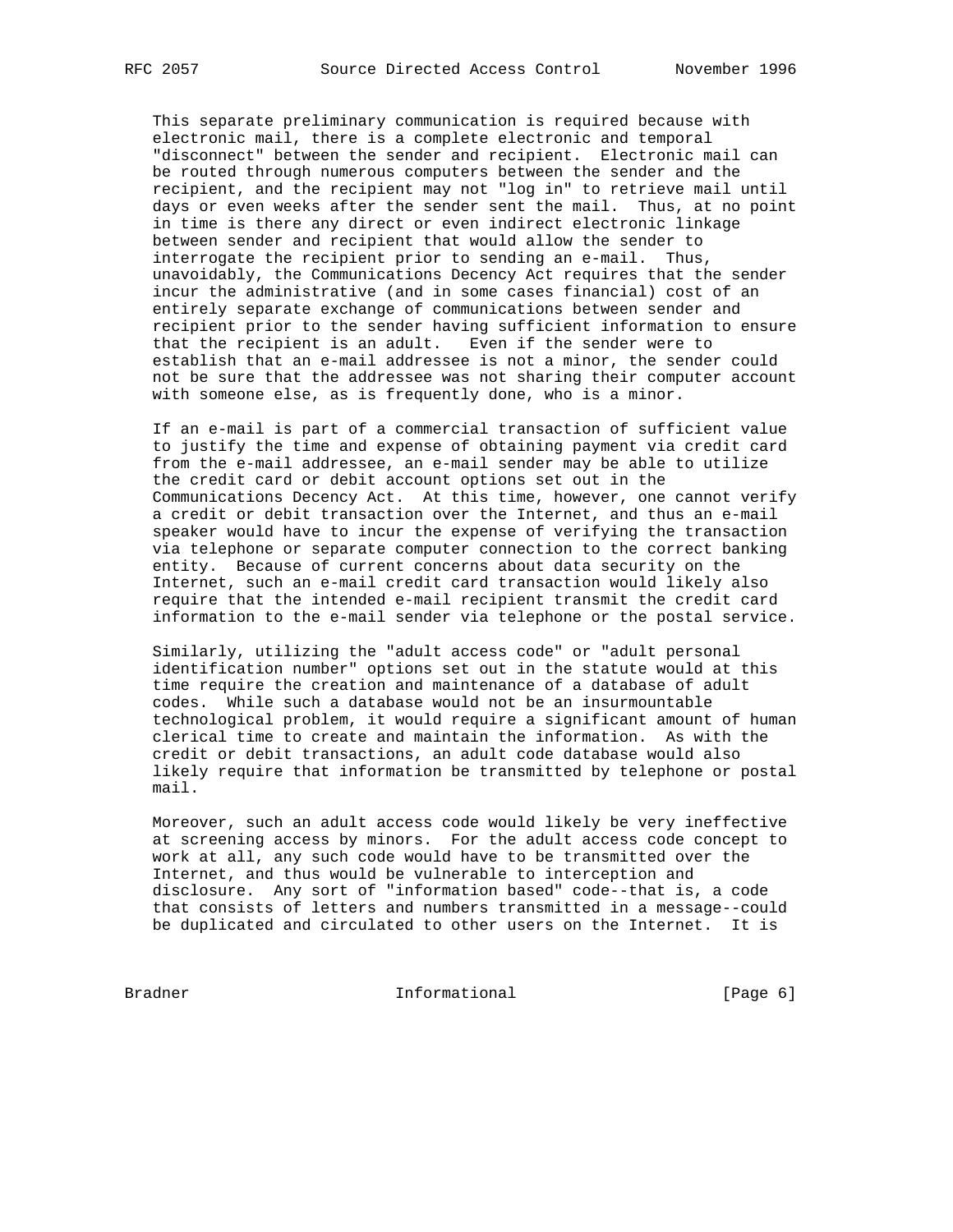highly likely that valid adult access codes would themselves become widely distributed on the Internet, allowing industrious minors to obtain a valid code and thus obtain access the material sought to be protected.

 A somewhat more effective alternative to this type of "information based" access code would be to link such a code to the unique 32-bit numeric "IP" addresses of networks and computers on the Internet. Under this approach, "adult" information would only be transmitted to the particular computer with the "approved" IP address. For tens of millions of Internet users, however, IP addresses for a given access session are dynamically assigned at the time of the access, and those users will almost certainly utilize different IP addresses in succeeding sessions. For example, users of the major online services such as America Online (AOL) are only allocated a temporary IP address at the time they link to the service, and the AOL user will not retain that IP address in later sessions. Also, as discussed above, the use of "firewalls" can dynamically alter the apparent IP address of computers accessing the Internet. Thus, any sort of IP address-based screening system would exclude tens of millions of potential recipients, and thus would not be a viable screening option.

 At bottom, short of incurring the time and expense of obtaining and charging the e-mail recipient's credit card, there are no reasonably effective methods by which an e-mail sender can verify the identity or age of an intended e-mail recipient even in a one-to-one communication to a degree of confidence sufficient to ensure compliance with the Communications Decency Act (and avoid the Act's criminal sanction).

3.2 Point-to-Multipoint Communications

 The difficulties described above for point-to-point communications are magnified many times over for point-to-multipoint communications. In addition, for almost all major types of point-to-multipoint communications on the Internet, there is a technological obstacle that makes it impossible or virtually impossible for the speaker to control who receives his or her speech. For these types of communications over the Internet, reasonably effective compliance with the Communications Decency Act is impossible.

## 3.2.1 Mail Exploders

 Essentially an extension of electronic mail allowing someone to communicate with many people by sending a single e-mail, "mail exploders" are an important means by which the Internet user can exchange ideas and information on particular topics with others

Bradner 111 Informational 1999 [Page 7]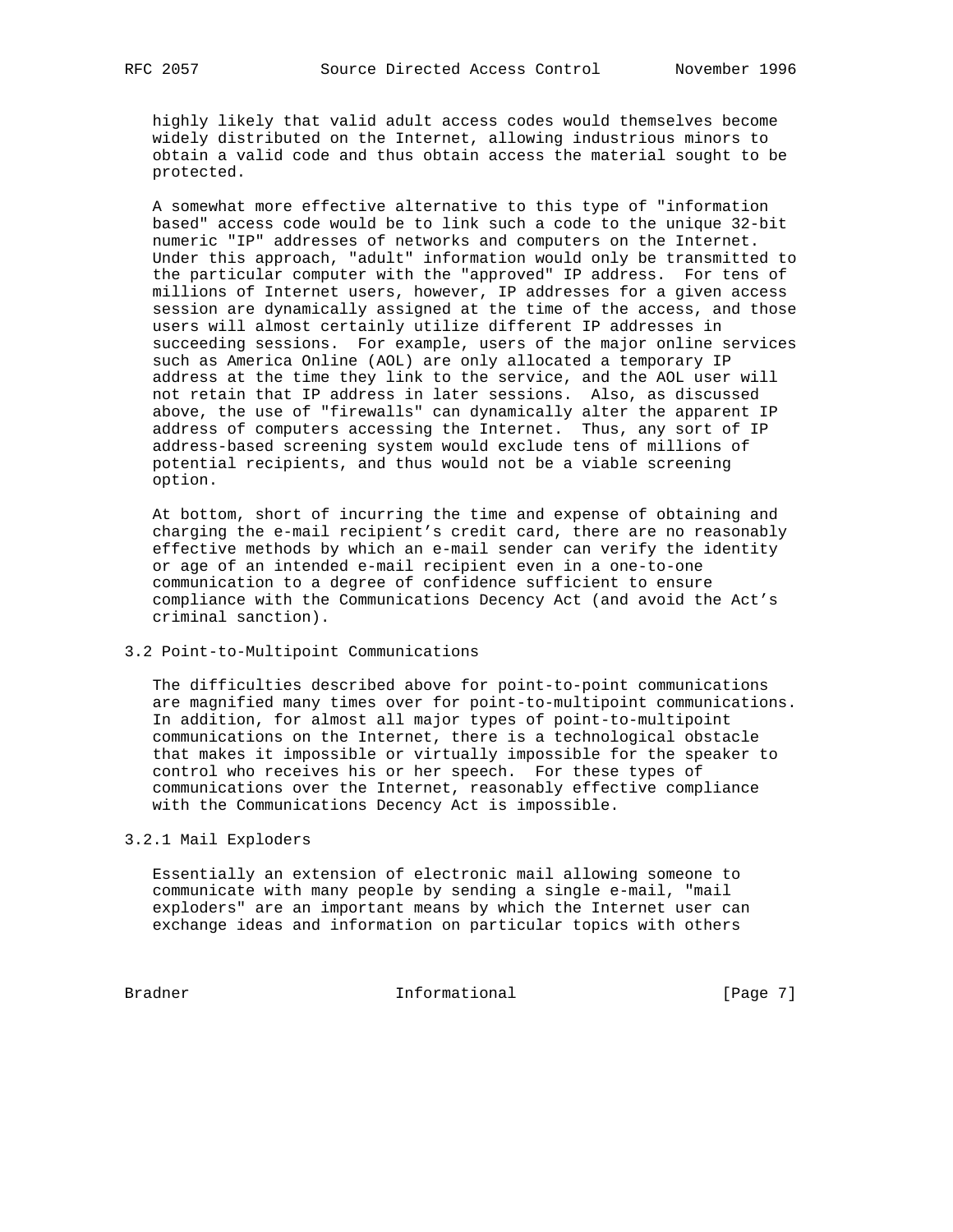interested in the topic. "Mail exploders" is a generic term covering programs such as "listserv" and "Majordomo." These programs typically receive electronic mail messages from individual users, and automatically retransmit the message to all other users who have asked to receive postings on the particular list. In addition to listserv and Majordomo, many e-mail retrieval programs contain the option to receive messages and automatically forward the messages to other recipients on a local mailing list.

 Mail exploder programs are relatively simple to establish. The leading programs such as listserv and Majordomo are available for free, and once set up can generally run unattended. There is no practical way to measure how many mailing lists have been established worldwide, but there are certainly tens of thousands of such mailing lists on a wide range of topics.

 With the leading mail exploder programs, users typically can add or remove their names from the mailing list automatically, with no direct human involvement. To subscribe to a mailing list, a user transmits an e-mail to the automated list program. For example, to subscribe to the "Cyber-Rights" mailing list (relating to censorship and other legal issues on the Internet) one sends e-mail addressed to "listserv@cpsr.org" and includes as the first line of the body of the message the words "subscribe cyber-rights name" (inserting a person's name in the appropriate place). In this example, the listserv program operated on the cpsr.org computer would automatically add the new subscriber's e-mail address to the mailing list. The name inserted is under the control of the person subscribing, and thus may not be the actual name of the subscriber.

 A speaker can post to a mailing list by transmitting an e-mail message to a particular address for the mailing list. For example, to post a message to the "Cyber-Rights" mailing list, one sends the message in an e-mail addressed to "cyber-rights@cpsr.org". Some mailing lists are "moderated," and messages are forwarded to a human moderator who, in turn, forwards messages that moderator approves of to the whole list. Many mailing lists, however, are unmoderated and postings directed to the appropriate mail exploder programs are automatically distributed to all users on the mailing list. Because of the time required to review proposed postings and the large number of people posting messages, most mailing lists are not moderated.

Bradner 11 Informational 1996 [Page 8]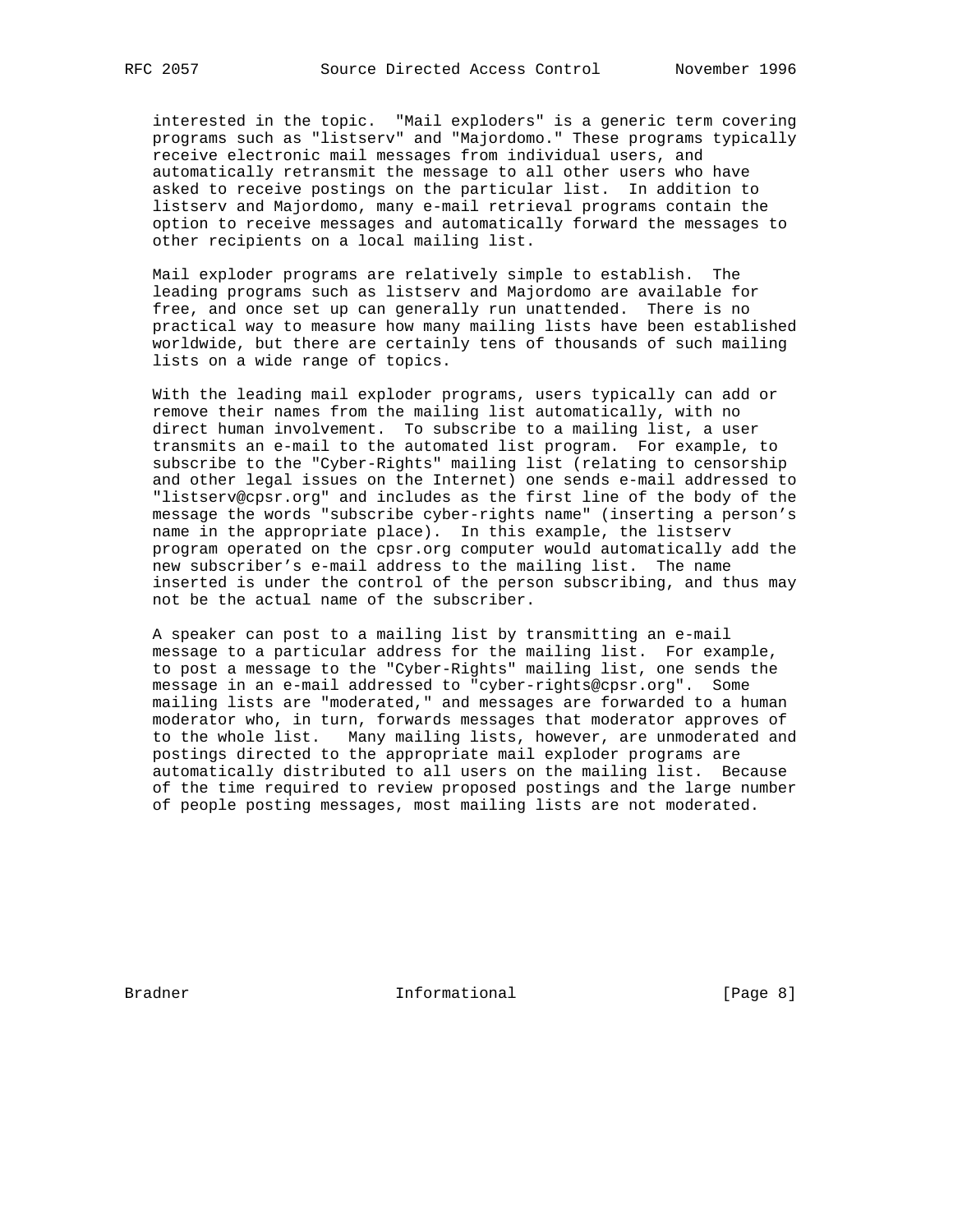An individual speaker posting to a mail exploder mailing list cannot control who has subscribed to the particular list. In many cases, the poster cannot even find out the e-mail address of who has subscribed to the list. A speaker posting a message to a list thus has no way to screen or control who receives the message. Even if the mailing list is "moderated," an individual posting to the list still cannot control who receives the posting.

 Moreover, the difficulty in knowing (and the impossibility of controlling) who will receive a posting to a mailing list is compounded by the fact that it is possible that mail exploder lists can themselves be entered as a subscriber to a mailing list. Thus, one of the "subscribers" to a mailing list may in fact be another mail exploder program that re-explodes any messages transmitted using the first mailing list. Thus, a message sent to the first mailing list may end up being distributed to many entirely separate mailing lists as well.

 Based on the current operations and standards of the Internet, it would be impossible for someone posting to a listserv to screen recipients to ensure the recipients were over 17 years of age. Short of not speaking at all, I know of no actions available to a speaker today that would be reasonably effective at preventing minors from having access to messages posted to mail exploder programs. Requiring such screening for any messages that might be "indecent" or "patently offensive" to a minor would have the effect of banning such messages from this type of mailing list program.

 Even if one could obtain a listing of the e-mail addresses that have subscribed to a mailing list, one would then be faced with the same obstacles described above that face a point-to-point e-mail sender. Instead of obtaining a credit card or adult access code from a single intended recipient, however, a posted to a mailing list may have to obtain such codes from a thousand potential recipients, including new mailing list subscribers who may have only subscribed moments before the poster wants to post a message. As noted above, complying with the Communications Decency Act for a single e-mail would be very difficult. Complying with the Act for a single mailing list posting with any reasonable level of effectiveness is impossible.

3.2.2 USENET Newsgroups.

 One of the most popular forms of communication on the Internet is the USENET newsgroup. USENET newsgroups are similar in objective to mail exploder mailing lists--to be able to communicate easily with others who share an interest in a particular topic--but messages are conveyed across the Internet in a very different manner.

Bradner Informational [Page 9]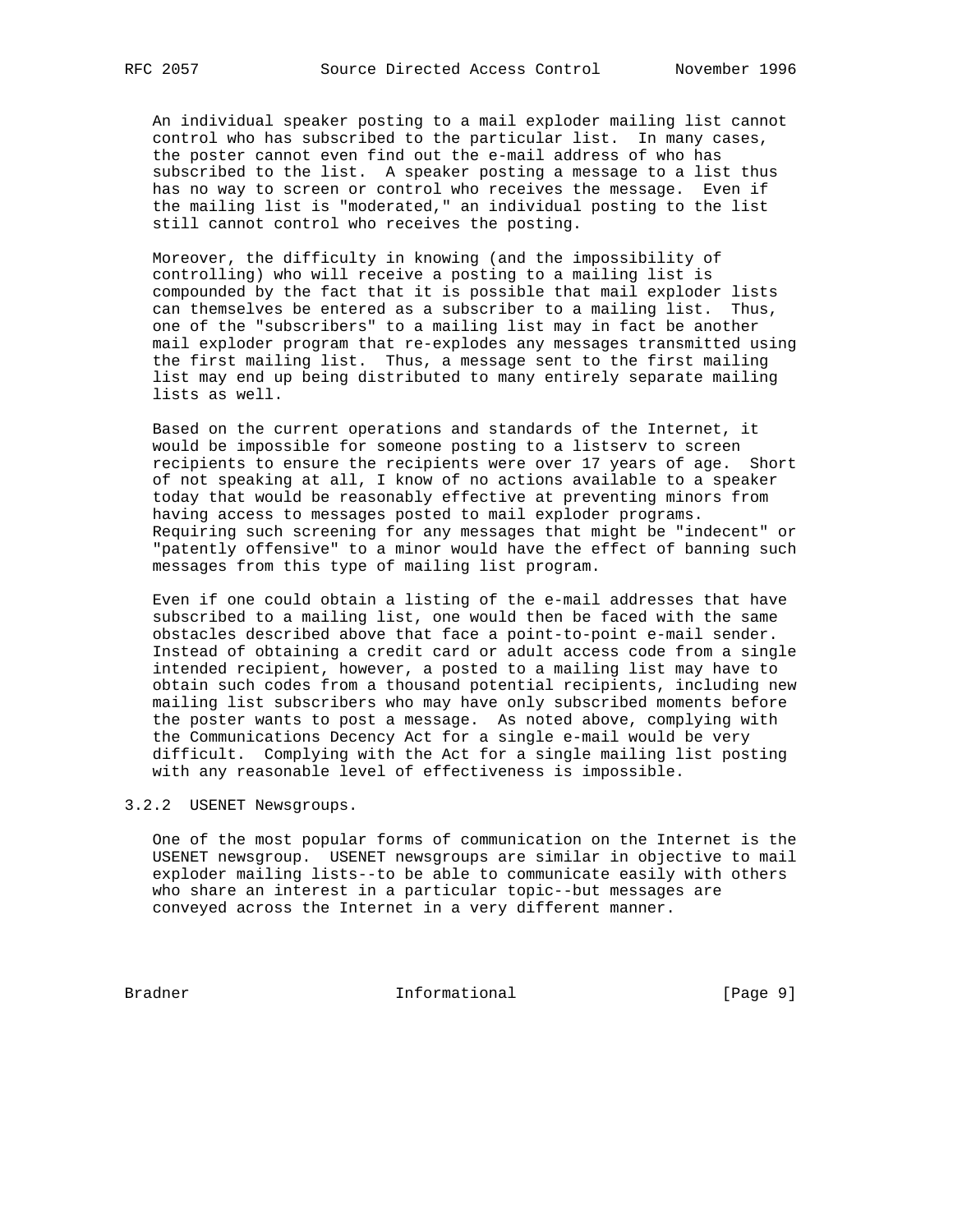USENET newsgroups are distributed message databases that allow discussions and exchanges on particular topics. USENET newsgroups are disseminated using ad hoc, peer-to-peer connections between 200,000 or more computers (called USENET "servers") around the world. There are newsgroups on more than twenty thousand different subjects. Collectively, almost 100,000 new messages (or "articles") are posted to newsgroups each day. Some newsgroups are "moderated" but most are open access.

 For unmoderated newsgroups, when an individual user with access to a USENET server posts a message to a newsgroup, the message is automatically forwarded to adjacent USENET servers that furnish access to the newsgroup, and it is then propagated to the servers adjacent to those servers, etc. The messages are temporarily stored on each receiving server, where they are available for review and response by individual users. The messages are automatically and periodically purged from each system after a configurable amount of time to make room for new messages. Responses to messages--like the original messages--are automatically distributed to all other computers receiving the newsgroup. The dissemination of messages to USENET servers around the world is an automated process that does not require direct human intervention or review.

 An individual who posts a message to a newsgroup has no ability to monitor or control who reads the posted message. When an individual posts a message, she transmits it to a particular newsgroup located on her local USENET server. The local service then automatically routes the message to other servers (or in some cases to a moderator), which in turn allow the users of those servers to read the message. The poster has no control over the handling of her message by the USENET servers worldwide that receive newsgroups. Each individual server is configured by its local manager to determine which newsgroups it will accept. There is no mechanism to permit distribution based on characteristics of the individual messages within a newsgroup.

 The impossibility of the speaker controlling the message distribution is made even more clear by the fact that new computers and computer networks can join the USENET news distribution system at any time. To obtain newsgroups, the operator of a new computer or computer network need only reach agreement with a neighboring computer that already receives the newsgroups. Speakers around the world do not learn that the new computer had joined the distribution system. Thus, just as a speaker cannot know or control who receives a message, the speaker does not even know how many or which computers might receive a given newsgroup.

Bradner 10 1nformational [Page 10]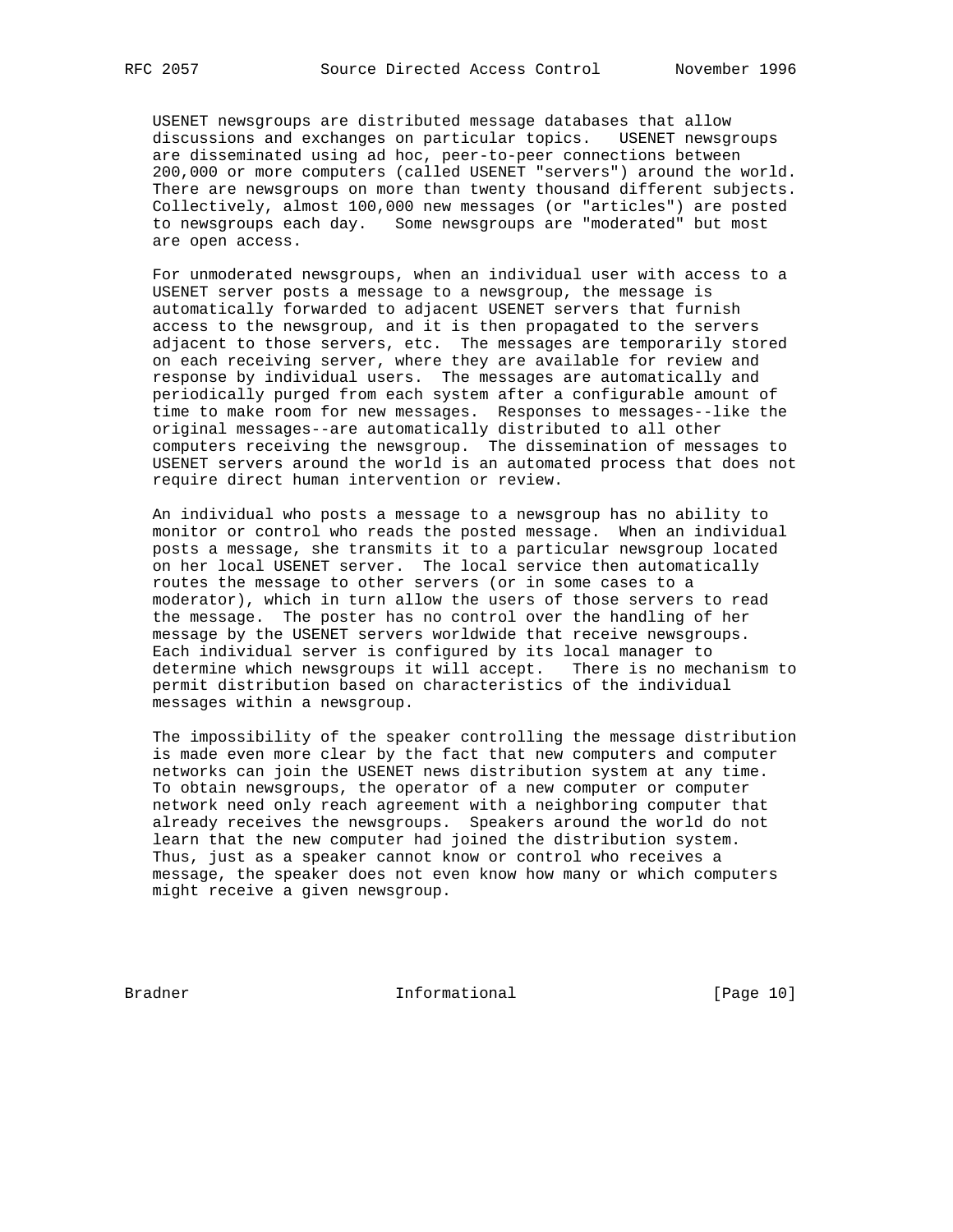For moderated newsgroups, all messages to the newsgroup are forwarded to an individual who can screen them for relevance to the topics under discussion. The screening process, however, does not increase the ability of the original speaker to control who receives a given message. A newsgroup moderator has as little control as the original speaker over who receives a message posted to the newsgroup.

 Based on the current operations and standards of the Internet, it would be impossible for someone posting to a USENET newsgroup to screen recipients to ensure that the recipients were over 17 years of age. Short of not speaking at all, I know of no actions available to a speaker today that would be reasonably effective at preventing minors from having access to USENET newsgroup messages. Requiring such screening for any messages that might be "indecent" or "patently offensive" to a minor would have the effect of banning such messages from USENET newsgroups.

 A speaker also has no means by which he or she could require listeners to provide a credit card, debit account, adult access code, or adult personal identification number. Each individual USENET server controls access to the newsgroups on that server, and a speaker has no ability to force a server operator to take any particular action. The message is out of the speaker's hands from the moment the message is posted.

 Moreover, even if one hypothesized a system under which a newsgroup server would withhold access to a message until the speaker received a credit card, debit account, adult access code, or adult personal identification number from the listener, there would be no feasible way for the speaker to receive such a number. Because a listener may retrieve a message from a newsgroup days after the speaker posted the message, such a hypothetical system would require the speaker either to remain at his or her computer 24 hours a day for as many as ten days after posting the message, or to finance, develop, and maintain an automated system to receive and validate access numbers. All of this effort would be required for the speaker to post even a single potentially "patently offensive" message to a single newsgroup.

 Moreover, even if such a hypothetical system did exist and a speaker were willing to remain available 24 hours a day (or operate a costly automated system) in order to receive access numbers, not all computers that receive USENET newsgroups could reasonably transmit such access numbers. Some computers that receive newsgroups do so only by a once-a-day telephone connection to another newsgroup server. Some of these computers do not have any other type of Internet connection, and indeed some computers that receive USENET newsgroups do not even utilize the TCP/IP communications protocol that is required for direct or real time communications on the

Bradner 11 Informational 1999 [Page 11]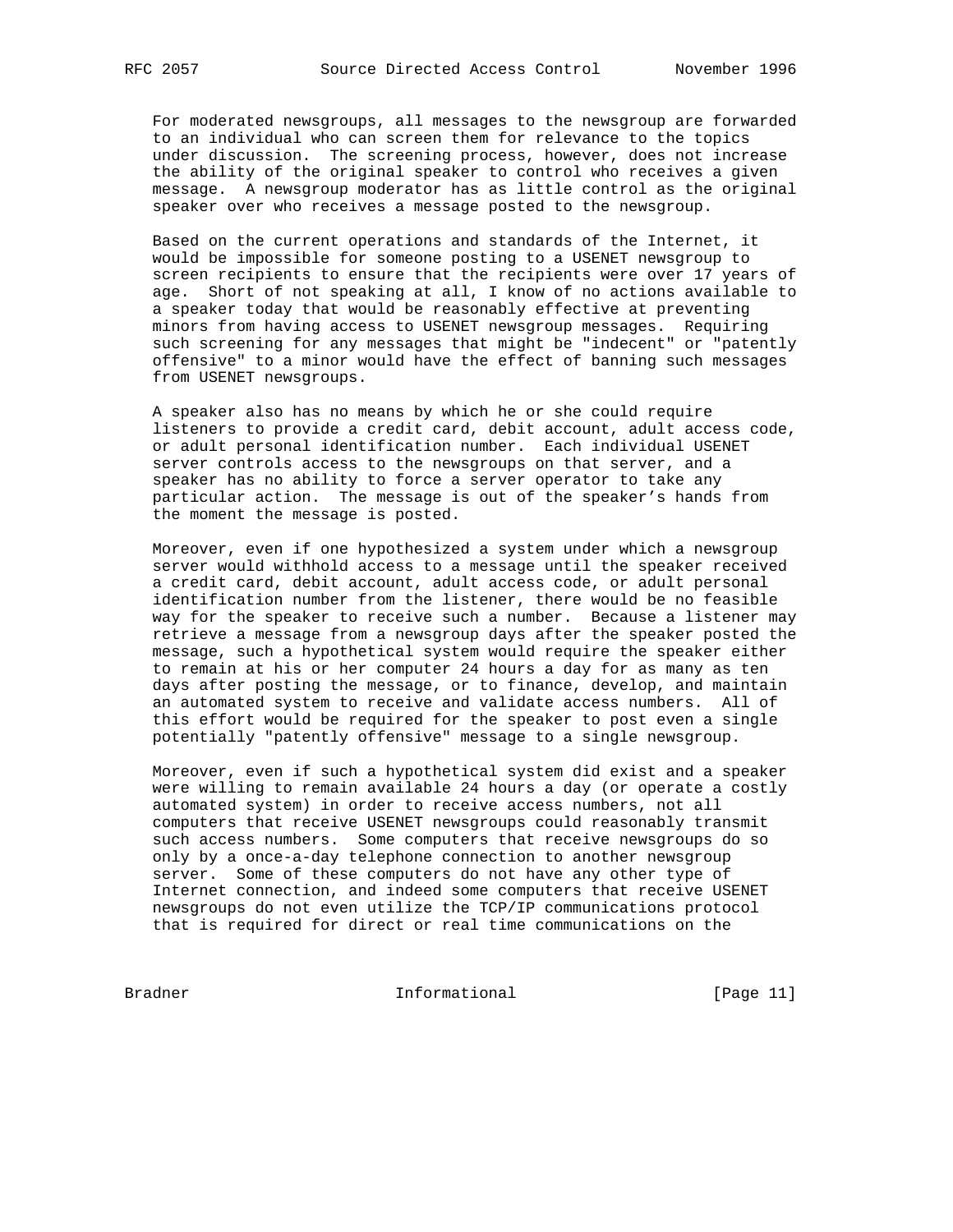Internet. These computers would have no means by which a prospective listener's access code could be communicated back to a speaker.

 It is my opinion that if this hypothetical access system ever were created, it would be so burdensome as to effectively ban from USENET newsgroups messages that might be "indecent" or "patently offensive." Moreover, the communications standards and protocols that would allow such a hypothetical access system have not as of today been developed, and no Internet standards setting body of which I am aware is currently developing such standards and protocols. Specifically, such a hypothetical access system is not part of the "next generation" Internet Protocol that I helped to develop.

#### 3.2.3 Internet Relay Chat.

 Another method of communication on the Internet is called "Internet Relay Chat" (or IRC). IRC allows for real time communication between two or more Internet users. IRC is analogous to a telephone party line, using a computer and keyboard rather than a telephone. With IRC, however, at anyone time there are thousands of different party lines available, in which collectively tens of thousands of users are engaging in discussions, debates, and conversations on a huge range of subjects. Moreover, an individual can create a new party line to discuss a different topic at any time. While many discussions on IRC are little more than social conversations between the participants, there are often conversations on important issues and topics. Although I have not personally operated an IRC server in my career, I am familiar enough with the operations of IRC servers to be able to identify the obstacles that a speaker would encounter attempting to identify other participants and to verify that those participants were not minors.

 There exists a network of dozens of IRC servers across the world. To speak through IRC, a speaker connects to one of these servers and selects the topic the speaker wishes to "join." Within a particular topic (once a speaker joins a topic), all speakers on that topic can see and read everything that everyone else transmits. As a practical matter, there is no way for each person who joins a discussion to interrogate all other participants (sometimes dozens of participants) as to their identity and age. Because people join or drop out of discussions on a rolling basis, the discussion line would be overwhelmed with messages attempting to verify the identity of the participants.

 Also as a practical matter, there is no way that an individual speaker or an individual IRC server operator could enforce an "adults only" rule for a selection of the discussion topics. Dozens of IRC servers are interconnected globally so that people across the world

Bradner Informational [Page 12]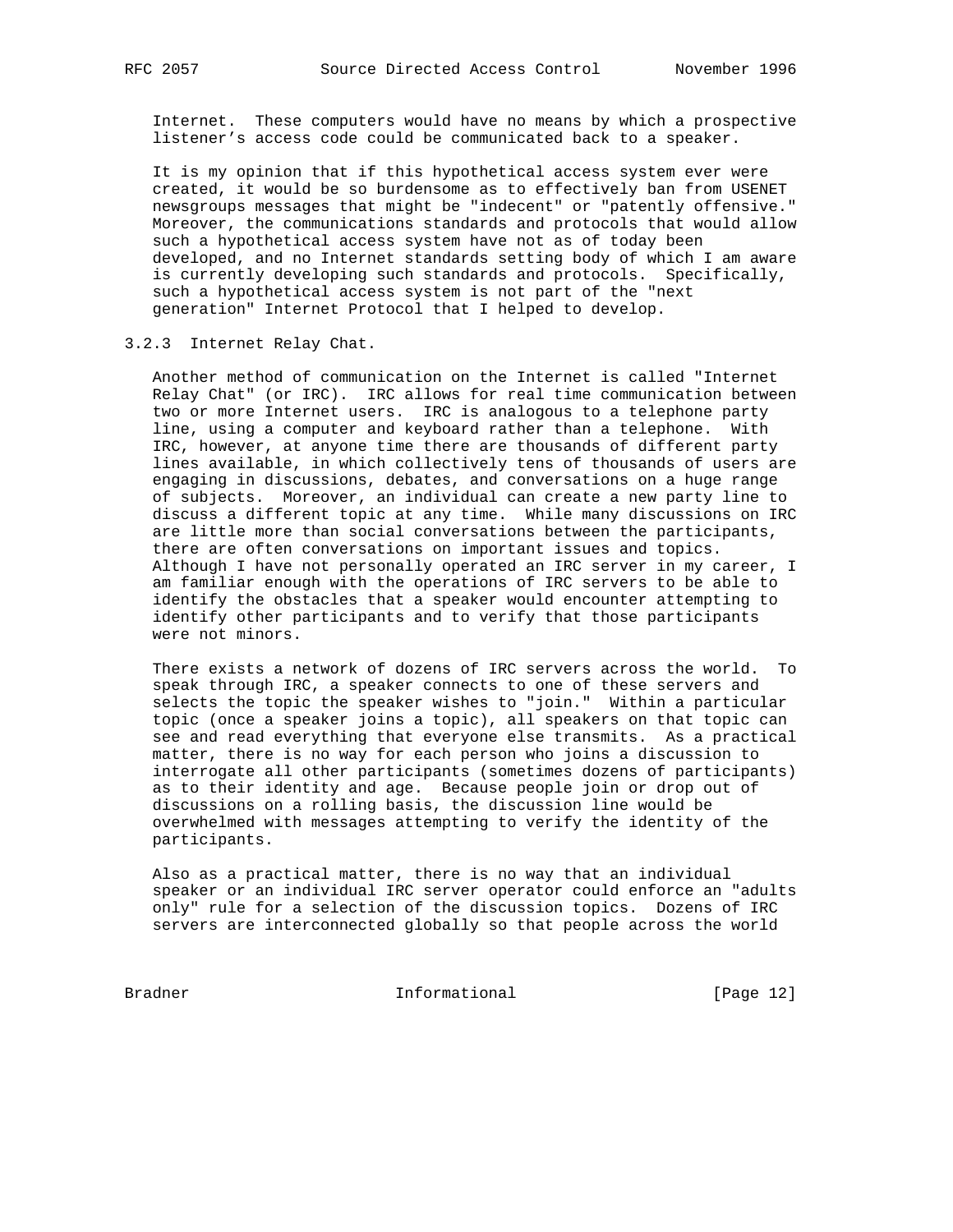can talk to each other. Thus, a speaker connected to an IRC server in the United States can speak directly to a listener in Asia or Europe. There is no practical way that a speaker in the United States can be reasonably certain that a given IRC discussion is in fact "adults only."

 Nor can a speaker, prior to or at the time of joining an IRC discussion, ascertain with any confidence the identity of the other participants in the discussion. Individual participants in an IRC conversation are able to participate anonymously by using a pseudonym. A new speaking joining the conversation can see a list of pseudonyms of other participants, but has no possibly way of determining the real identify (or even the real e-mail address) of the individuals behind each pseudonym.

 Based on the current operations and standards of the Internet, it would be impossible for someone participating in a IRC discussion to screen recipients with a level of certainty needed to ensure the recipients were over 17 years of age. Short of not speaking at all, I know of no actions available to a speaker today that would be reasonably effective at preventing minors from having access to speech in an IRC discussion. Requiring such screening of recipients by the speakers for any IRC discussions that might be "indecent" or "patently offensive" to a minor would have the effect of banning such discussions.

# 4.0 Information Retrival Systems

 With FTP (or File Transfer Protocol), gopher, and the World Wide Web, the Internet is a vast resource for information made available to users around the world. All three methods (FTP, gopher, and the Web) are specifically geared toward allowing thousands or millions of users worldwide to access content on the Internet, and none are specifically designed to limit access based on criteria such as the age of the Internet user. Currently much of this information is offered for free access.

4.1 Anonymous FTP

 "Anonymous FTP" is a basic method by which a content provider can make content available to users on the Internet. FTP is a protocol that allows the efficient and error free transfer of files from one computer to another. To make content available via FTP, a content provider establishes an "Anonymous FTP server" capable of receiving FTP requests from remote users. This approach is called "anonymous" because when a remote user connects to an FTP server, the remote user enters the word "anonymous" in response to the server's request for a user name. By convention, the remote user is requested to enter his

Bradner 131 Informational 1999 [Page 13]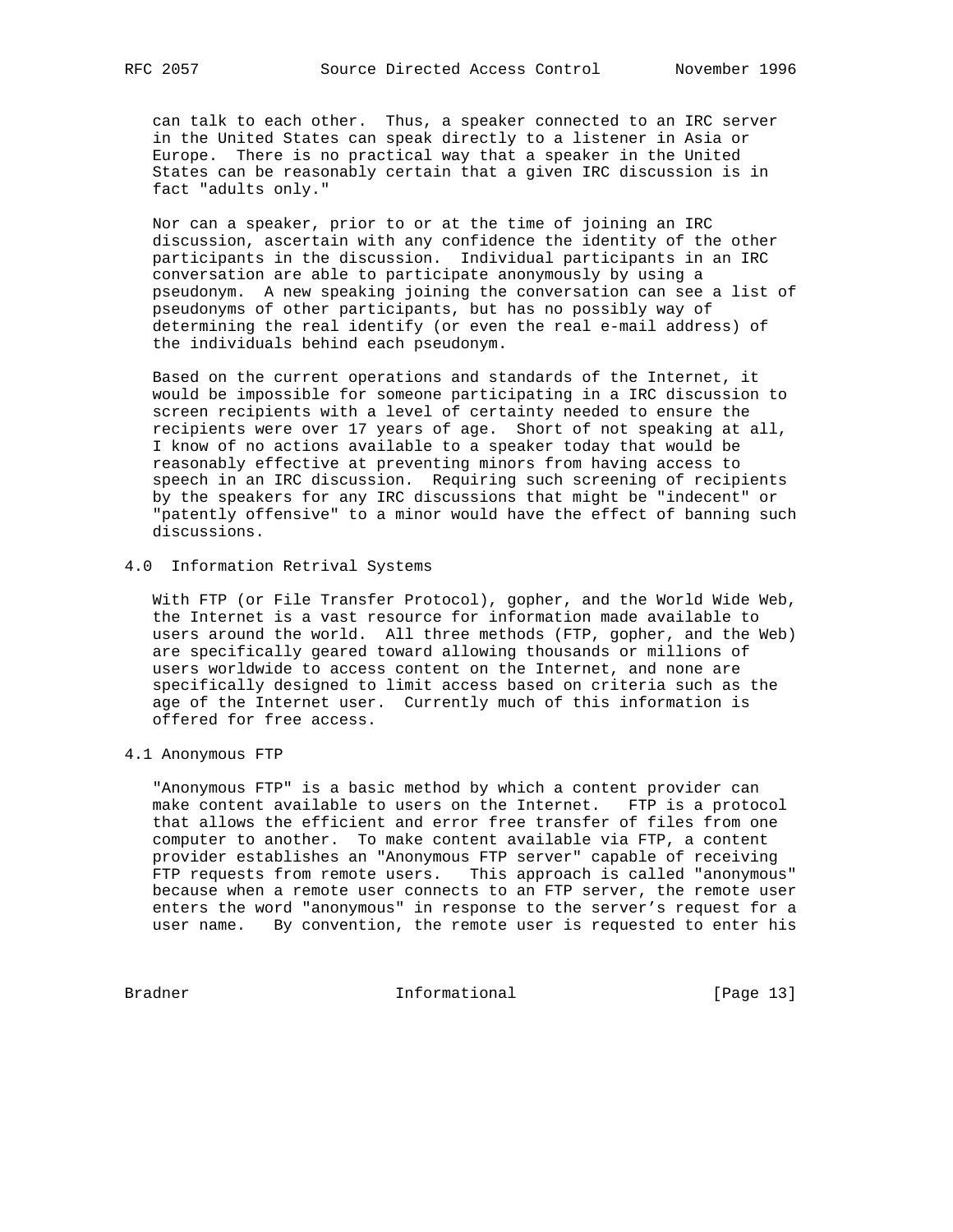or her e-mail address when prompted for a "password." The user is then given access to a restricted portion of the server disk and to the files in that area. Even though the user may have entered their e-mail address in response to the password prompt, there is no effective validation or screening is possible using the FTP server software that is currently available. Using currently available FTP software, a content provider has no way to screen access by "anonymous" users that may be minors. Even if a content provider could determine the age of a particular remote user, the currently available FTP software cannot be set to limit the user's access to non-"adult" file areas.

 FTP server software can allow non-"anonymous" users to access the FTP server, and in that mode can require the users to have individual passwords that are verified against a pre-existing list of passwords. There are two major problems, however, that prevent this type of non-"anonymous" FTP access from being used to allow broad access to information over the Internet (as anonymous FTP can allow). First, with current server software each non-"anonymous" FTP user must be given an account on the server computer, creating a significant administrative burden and resource drain. If more than a limited number of users want access to the FTP system, the requirement of separate accounts would quickly overwhelm the capacity of the server to manage the accounts--the FTP server software was not designed to manage thousands or millions of different user/password combinations. Second, under existing FTP server software, each of these named users would have complete access to the server file system, not a restricted area like the anonymous FTP function supports. This would create a significant security problem. For these two reasons, as a practical matter FTP cannot be used to give broad access to content except via the anonymous FTP option (which, as noted above, does not allow for screening or blocking of minors).

 As discussed below with regard to the World Wide Web, even if someone re-designed the currently available FTP server software to allow the screening of minors, the administrative burden of such screening would in many cases overwhelm the resources of the content provider.

Bradner 11 Informational [Page 14]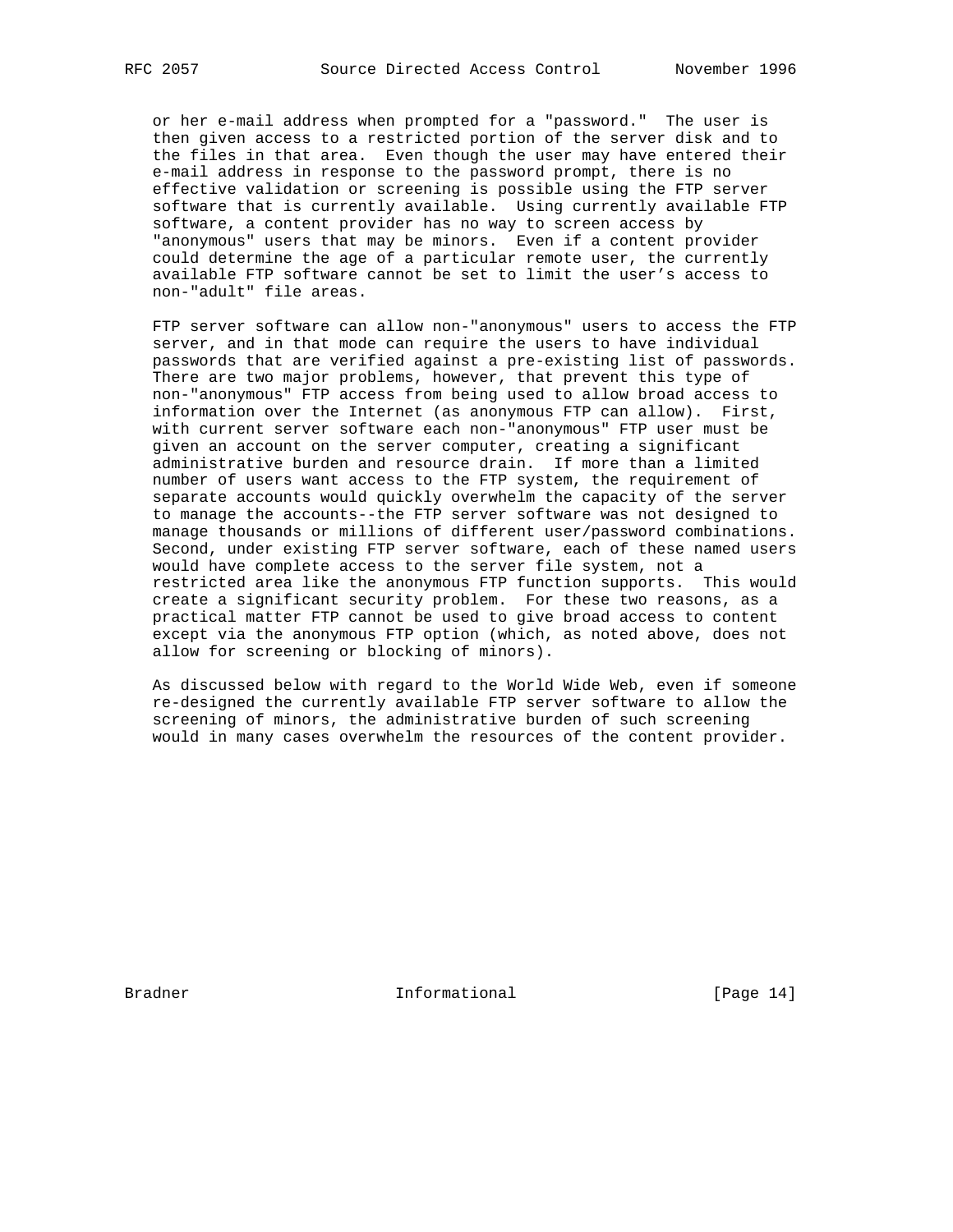Based on the current operations and standards of the Internet, it is not possible or practically feasible for someone operating an anonymous FTP file server to screen recipients with a level of certainty needed to ensure the recipients were over 17 years of age. Short of not operating an anonymous FTP server at all, I know of no actions available to a content provider today that would be reasonably effective at preventing minors from having access to "adult" files on the FTP server. Requiring such screening by anonymous FTP server operators to prevent minors from accessing FTP files that might be "indecent" or "patently offensive" to a minor would have the effect of banning such anonymous FTP access.

## 4.2 Gopher.

 The gopher program is similar to FTP in that it allows for basic transfer of files from one computer to another, but it is also a precursor to the World Wide Web in that it allows a user to seamlessly jump from one gopher file server to another in order to locate the desired information. The development of gopher and the linking of gopher servers around the worlds dramatically improved the ability of Internet users to locate information across the Internet.

 Although in many ways an improvement over FTP, gopher is simpler than FTP in that users need not enter any username or password to gain access to files stored on the gopher server. Under currently available gopher server software, a content provider has no built-in ability to screen users. Thus a content provider could not prevent minors from retrieving "adult" files.

 As discussed below with regard to the World Wide Web, even if the gopher server software allowed the screening of minors, the administrative burden of such screening would in many cases overwhelm the resources of the content provider.

 Based on the current operations and standards of the Internet, it is not possible for someone operating a gopher file server to screen recipients with a level of certainty needed to ensure the recipients were over 17 years of age. Short of not operating a gopher server at all, I know of no actions available to a content provider today that would be reasonably effective at preventing minors from having access to "adult" files on a gopher server. Requiring such screening of users by gopher server operators to prevent minors from accessing files that might be "indecent" or "patently offensive" to a minor would have the effect of banning gopher servers wherever there is any such material.

Bradner 1986 Informational 1986 (Page 15)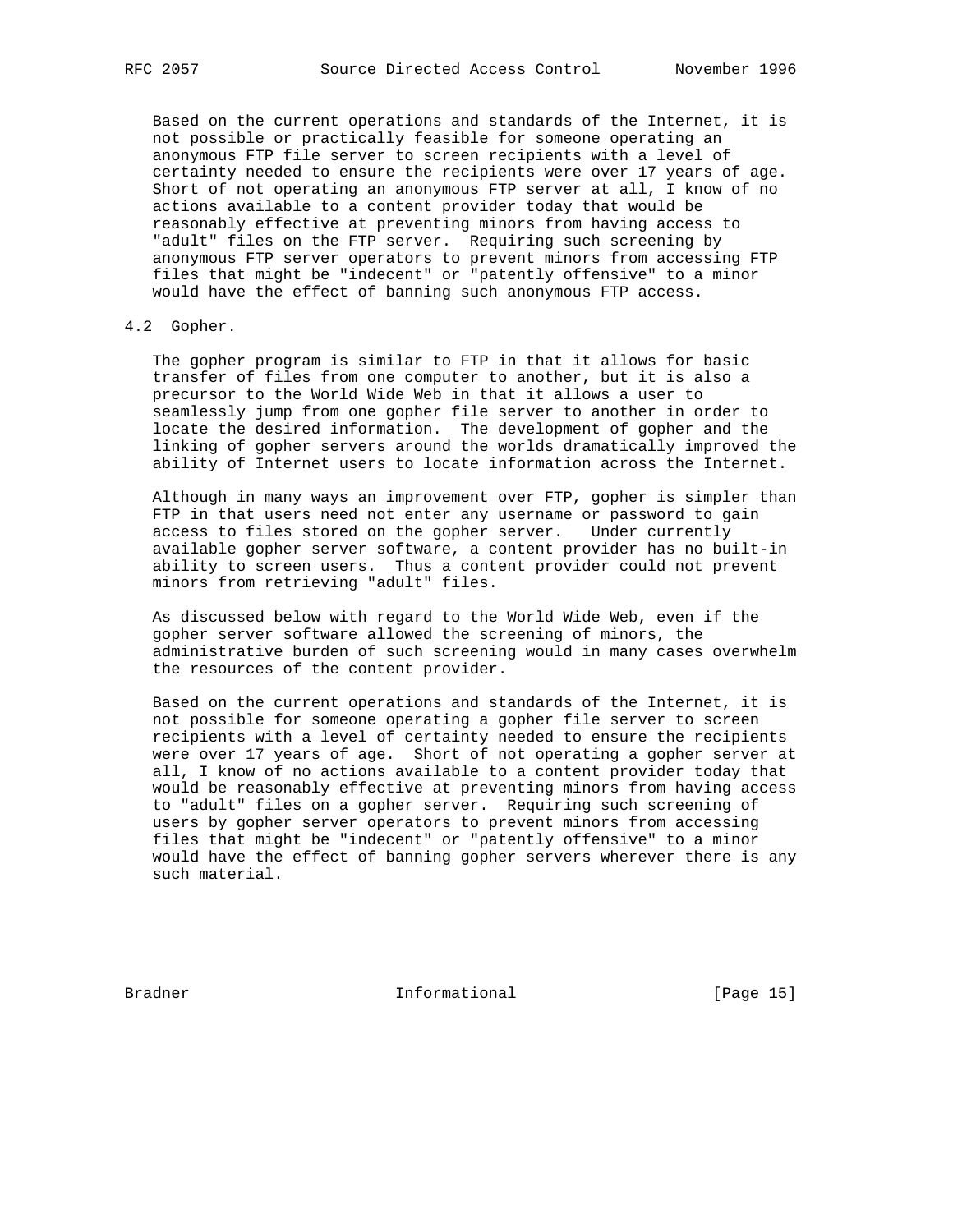#### 4.3 World Wide Web (WWW).

 Fast becoming the most well known method of communicating on the Internet, the "World Wide Web" offers users the easy ability to locate and view a vast array of content on the Internet. The Web uses a "hypertext" formatting language called hypertext markup language (HTML), and Web "browsers" can display HTML documents containing text, images, and sound. Any HTML document can include links to other types of information or resources anywhere in the world, so that while viewing an HTML document that, for example, describes resources available on the Internet, an individual can "click" using a computer mouse on the description of the resource and be immediately connected to the resource itself. Such "hyperlinks" allow information to be accessed and organized in very flexible ways, and allow individuals to locate and efficiently view related information even if the information is stored on numerous computers all around the world.

 Unlike with USENET newsgroups, mail exploders, FTP, and gopher, an operator of a World Wide Web server does have some ability to interrogate a user of a Web site on the server, and thus has some ability to screen out users. An HTML document can include a fill-in the-blank "form" to request information from a visitor to a Web site, and this information can be transmitted back to the Web server. The information received can then be processed by a computer program (usually a "Common Gateway Interface," or "CGI," script), and based on the results of that computer program the Web server could grant or deny access to a particular Web page. Thus, it is possible for some (but not all, as discussed below) World Wide Web sites to be designed to "screen" visitors to ensure that they are adults.

 The primary barrier to such screening is the administrative burden of creating and maintaining the screening system. For an individual Web site to create a software system capable of screening thousands of visitors a day, determining (to the extent possible) whether a visitor is an adult or a minor, and maintaining a database to allow subsequent access to the Web site would require a significant on going effort. Moreover, as discussed above with regard to electronic mail, the task of actually establishing a Web visitor's identity or "verifying" a credit card would require a significant investment of administrative and clerical time. As there is no effective method to establish identity over the Internet, nor is there currently a method to verify credit card numbers over the Internet (and given the current cost of credit card verifications done by other means), this type of identification process is only practical for a commercial entity that is charging for access to the Web information.

Bradner 1. Informational [Page 16]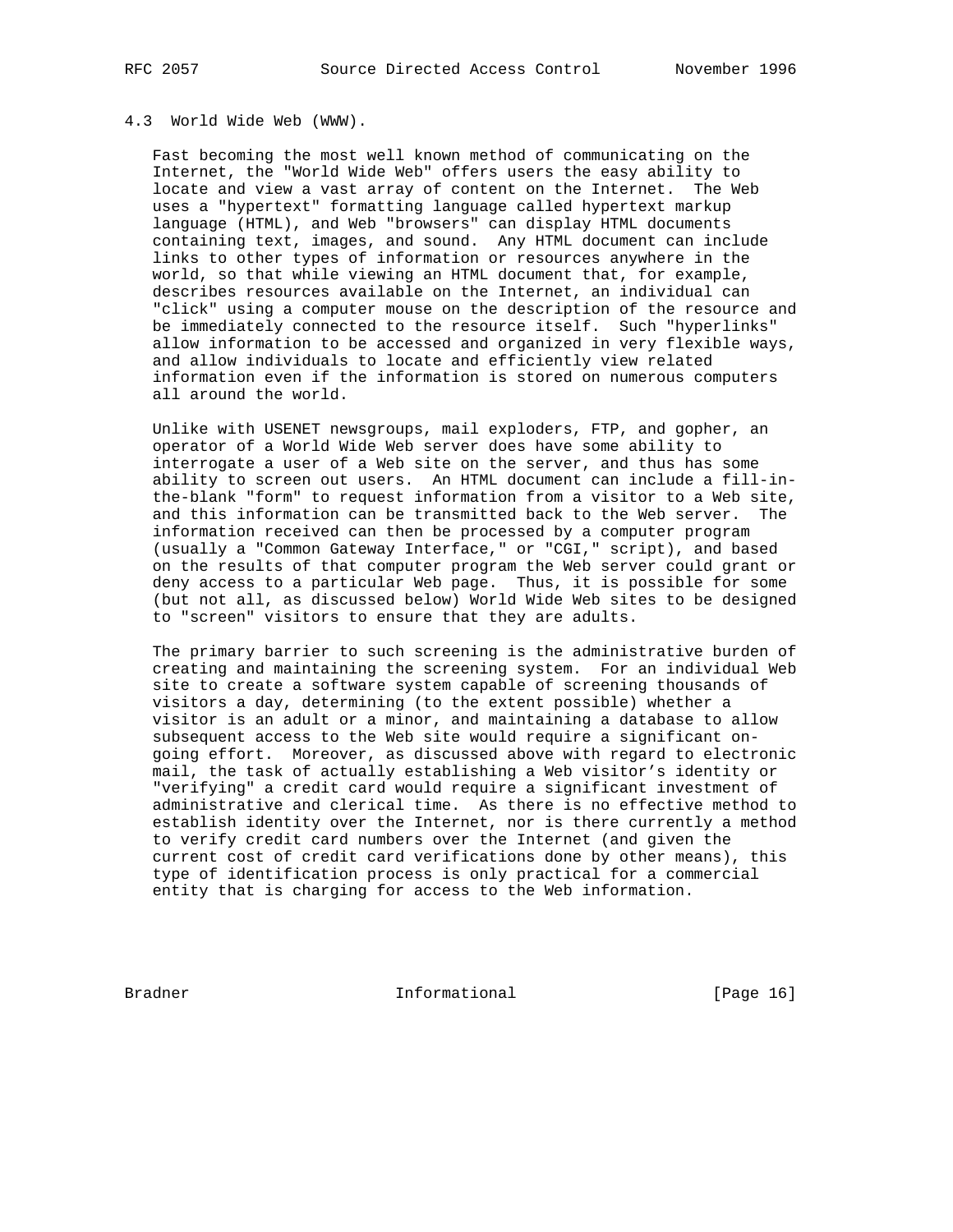Beyond the major administrative burden that would be required for a Web site host to comply with the Communications Decency Act, there are two additional problems presented by the Act. First, many Web publishers cannot utilize computer programs such as CGI scripts to process input from a Web visitor. For example, I have been informed that the major online services such as America Online and Compuserve do not allow their customers to run CGI scripts or other processes that could be a significant drain on the online services' computers as well as a potential security risk. Thus, for this category of Web publisher, the Communications Decency Act works as a ban on any arguably "indecent" or "patently offensive" speech. It is impossible for this category of Web publisher to control access to their Web sites.

 Moreover, even for Web publishers who can use CGI scripts to screen access, the existence of Web page caching on the Internet can make such screening ineffective. "Caching" refers to a method to speed up access to Internet resources. Caching is often used at one or both ends of, for example, a transatlantic or transpacific cable that carries Internet communications. An example of caching might occur when a Internet user in Europe requests access to a World Wide Web page located in the United States. The request travels by transatlantic cable to the United States, and the Web page is transmitted back across the ocean to Europe (and ultimately to the user who requested access). But, the operator of the transatlantic cable will place the Web page in a storage "cache" located on the European side of the cable. Then, if a second Internet user in Europe requests the same Web page, the operator of the transatlantic cable will intercept the request and provide the page from its "cache" (thereby reducing traffic on the transatlantic cable). This type of caching typically occurs without the awareness of the requesting user. Moreover, in this scenario, the original content provider is not even aware that the second user requested the Web page--and the original content provider has no opportunity to screen the access by the second user. Nevertheless, the original content provider risks prosecution if the content is "adult" content and the second requester is a minor. The use of caching web servers is rapidly increasing within the United States (mostly to help moderate the all too rapid growth in Internet traffic), and thus can affect entirely domestic communications. For example, a growing number of universities use caching web servers to reduce the usage of the link to their Internet service provider. In light of this type of caching, efforts to screen access to Web pages can only at best be partially effective.

Bradner 11 Informational [Page 17]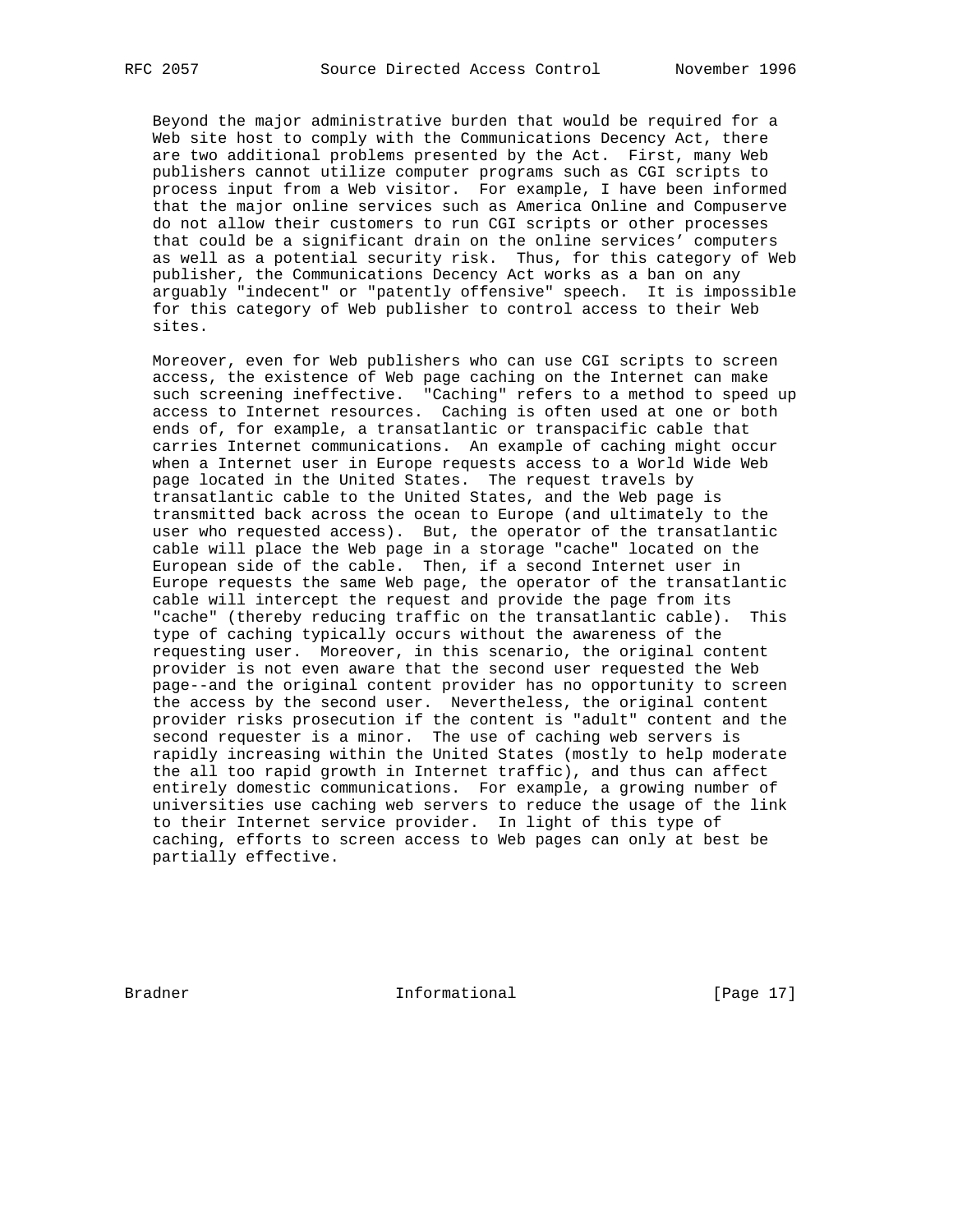In light of the existence of Web page caching on the Internet, it would be extremely difficult if not impossible to for someone operating a World Wide Web server to ensure that no minors received "adult" content.

 Moreover, for those Web page publishers who lack access to CGI scripts, there is no possible way for them to screen recipients to ensure that all recipients are over 17 years of age. For these content providers, short of not supporting World Wide Web access to their materials, I know of no actions available to them that would be reasonably effective at preventing minors from having access to "adult" files on a World Wide Web server. Requiring such screening by these Web publishers to prevent minors from accessing files that might be "indecent" or "patently offensive" to a minor would have the effect of banning their speech on the World Wide Web.

 The Web page caching described above contributes to the difficulty of determining with specificity the number of visitors to a particular Web site. Some Web servers can count how many different Web clients, some of which could be caching Web servers, requested access to a Web site. Some Web servers can also count how many "hits"--or separate file accesses--were made on a particular Web site (a single access to a Web page that contains a images or graphic icons would likely be registered as more than one "hit"). With caching, the actual number of users that retrieved information that originated on a particular Web server is likely to be greater than the number of "hits" recorded for the server.

## 5.0 Client-end Blocking

 As detailed above, for many important methods of communication on the Internet, the senders--the content providers--have no ability to ensure that their messages are only available to adults. It is also not possible for a Internet service provider or large institutional provider of access to the Internet (such as a university) to screen out all or even most content that could be deemed "indecent" or "patently offensive" (to the extent those terms can be understood at all). A large institution could at least theoretically screen a portion of the communications over the Internet, scanning for example for "indecent" words, but not pictures. Such a screening program capable of screening a high volume of Internet traffic at the point of its entry into the institution would require an investment of computing resources of as much as one million dollars per major Internet information conduit. In addition it would be quit difficult to configure such a system to only control the content for those users that are under-age recipients, since in many cases the information would be going to a server within the university where many users, under-age and not, would have access to it.

Bradner 19 and 10 Informational 1999 [Page 18]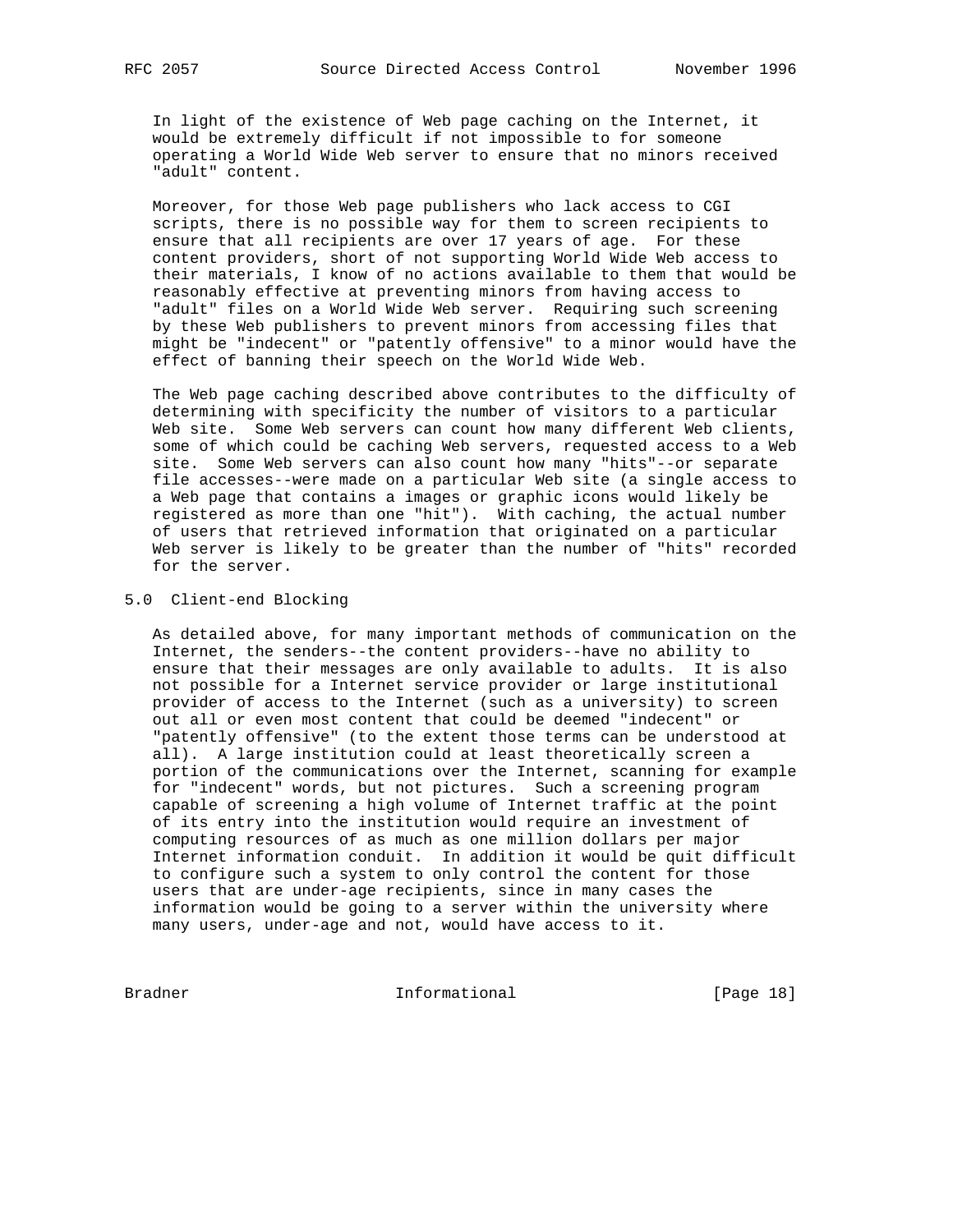Based on my experience and knowledge of the Internet, I believe that the most effective way to monitor, screen, or control the full range of information transmitted over the Internet to block undesired content is at the client end--that is, by using software installed in the individual user's computer. Such software could block certain forms of incoming transmissions by using content descriptive tags in the messages, or could use content ratings developed by third parties to select what can and cannot be retrieved for display on a user's computer.

# 6.0 Tagging Material

 I am informed that the government in this action may advocate the use of special tags or flags in electronic mail messages, USENET newsgroup postings, and World Wide Web HTML documents to indicate "adult" material. To my knowledge, no Internet access software or World Wide Web browsers are currently configurable to block material with such tags. Thus, the headers and flags the government may advocate is currently an ineffective means to ensure the blocking of access by minors to "adult" material. Even in a predictable future where there are defined standards for such tags and there are readably available browsers that are configurable to make use of those tags, a content provider--e.g., a listserv or Newsgroup poster or a Web page author--will have little power to ensure that the client software used to receive the postings was in all cases properly configured to recognize these tags and to block access to the posting when required. Thus I feel that the tagging that may be proposed by the government would in fact not be "effective" in ensuring that the poster's speech would not be "available to a person under 18 years of age," as the Communications Decency Act requires. Although I strongly support both voluntary self-rating and third party rating (as described in the preceding paragraph), I do not feel that the use of tags of this type would satisfy the speaker's obligation to take effective actions to ensure that "patently offensive" material would not be "available" to minors. Furthermore, since it is impossible to embed such flags or headers in many of the documents currently made available by anonymous FTP, gopher and the World Wide Web without rendering the files useless (executable programs for example), any government proposal to require the use of tags to indicate "adult" material would not allow the continued use of those methods of communication for speech that might be deemed "indecent" or "patently offensive."

 With the exception of electronic mail and e-mail exploders all of the methods of Internet communications discussed above require an affirmative action by the listener before the communication takes place. A listener must take specific action to receive communications from USENET newsgroups, Internet Relay Chat, gopher,

Bradner 191